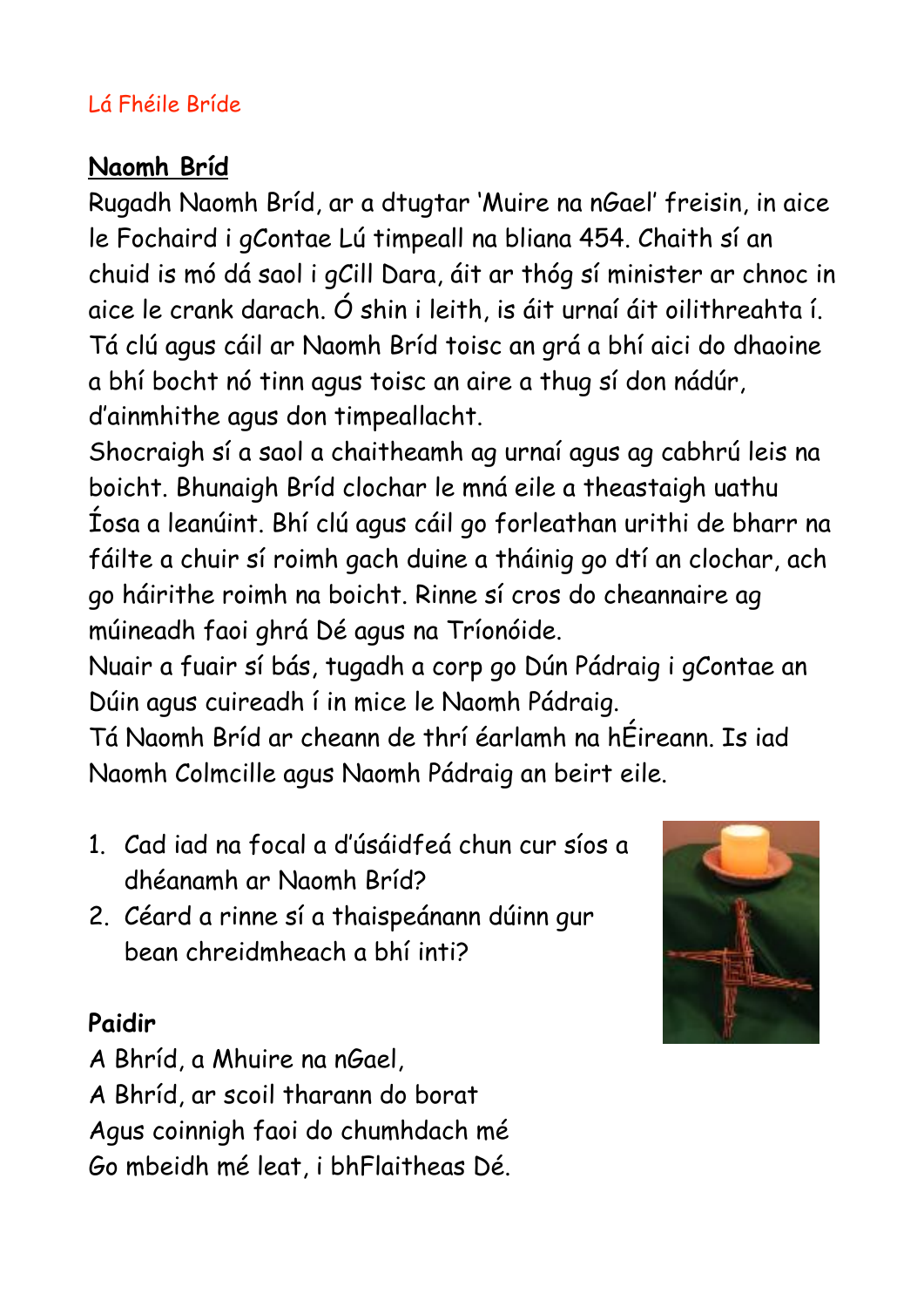Tráthnóna fuar a bhí ann i lár an gheimhridh nuair a chuala Bríd cnag ar a doras. Ar oscailt an dorais di, chonaic sí buachaill óg i gcosa loma ag breathnú suas uirthi go himníoch.

'Tá mo mháistir ag fáil bháis,' a dúirt an buachaill óg i nguth suaimhneach. 'Chuir sé chugam féachaint an dtiocfá chuige'. Tharraing Bríd a clóca timpeall a guaillí agus d'iarr ar an

mbuachaill an bealach a thaispeáint di.

Nuair a shroich siad teach an mháistir chonaic Bríd go raibh sé ag fáil bháis. Shuigh Bríd in aice lena leaba agus ghuigh sé. I rith na hoíche bhailigh sí lúchair agus thosaigh sí ag casadh le chéile iad i gcruth croise, ag canadh go ciúin agus í ag déanamh amhlaidh.

D'fhéadfadh Bríd a fheiceáil go raibh eagla ar an bhfear bás a fháil.

Ghuigh Bríd agus sheinn sé le Dia agus smaoinigh sí ar ghrá Dé do chách.

D'iarr an fear uirthi ansin insint dó faoin Dia a rinne sí guí. Phioc Bríd an chros a rinne sí agus d'inis sé scéal Íosa, Mac Dé agus conas a tháinig sé chun grá Dé a mhúineadh dúinn don chruthú go léir. Chuir sé iontas ar an taoiseach leis an méid a dúirt Bríd leis faoi Dhia gur iarr sé go ndéanfaí é a bhaisteadh ina Chríostaí.